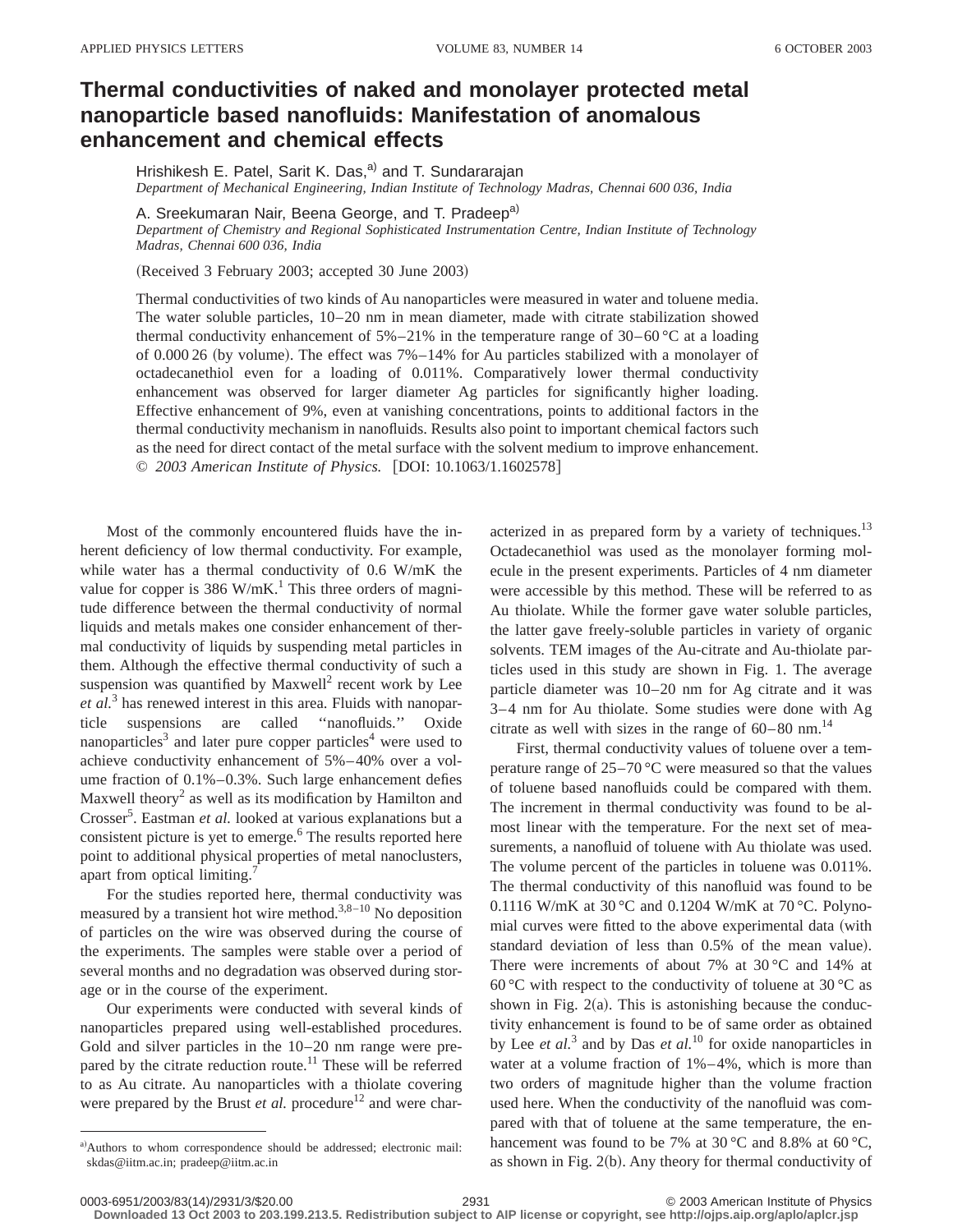

FIG. 1. TEM photographs of the (a) Au-citrate and (b) Au-thiolate nanoparticles used in this study. The arrows show the clusters were the metal lattice is resolved.

suspensions like that of  $Maxwell<sup>2</sup>$  or of Hamilton and Crosser<sup>5</sup> fails to predict this enhancement of conductivity.

The above nanofluid was diluted to see the conductivity enhancement effect at lower concentrations. The volume percent of gold particles in the nanofluid was reduced to 0.0079%. The thermal conductivity of this nanofluid showed an enhancement of about 4.5% at 30 °C and 11% at 60 °C  $[Fig. 2(a)]$ . If we compare the conductivities of this nanofluid with toluene at the same temperature, it shows an enhancement of about 4.5% at 30 °C and 6.3% at 60 °C [Fig. 2(b)].

Subsequently, we diluted the nanofluid to still lower concentration of 0.005%. The thermal conductivity showed an enhancement of about 3% at 30 °C and 10% at 60 °C compared with the conductivity of toluene at appropriate temperatures [Fig. 2(a)]: it was about 3% at 30 °C and 5% at 60 °C [Fig. 2(b)]. The calculations show that the increase of thermal conductivity enhancement with particle concentration is almost linear.

In Au citrate, the nanoparticles are covered with citrate ions and there are free citrate ions in solution. In order to make sure that the conductivity enhancement of nanofluids is not due to free ions, the thermal conductivity of water with identical amount of citrate ions was prepared as the blank solution  $(5 \text{ mM trisodium citrate})$ . The conductivity of the blank was higher than that of pure water by 1.6%. Nanoflu-



FIG. 2. Percentage of enhancement in thermal conductivity vs the temperature of Au thiolate in toluene with reference to the conductivity of toluene at (a)  $30 °C$  and that at (b) respective temperatures.

ids were studied at the same instrument settings. The volume fraction of Au citrate was 0.000 26%. This is a two order of magnitude lower volume fraction than the toluene based nanofluids (a higher concentration was not possible because the particles aggregate at large concentrations). The conductivity of the fluid was found to be 0.656 W/mK at 30 °C and 0.757 W/mK at 66 °C. This trend shows an enhancement of about 5% at 30 °C and 21% at 60 °C compared to the conductivity of the blank solution at 30 °C [Fig. 3(a)]. The trend of enhancement of conductivity of the nanofluid over blank solution at respective temperatures shows increments from 4.6% at 30 °C to 8.3% at 60 °C [Fig. 3(b)].

At lower particle concentration  $(0.00013%)$ , the conductivity showed an enhancement of about 3.2% at 30 °C, which goes up to 17.3% at  $60^{\circ}$ C, compared to the conductivity of the blank solution at 30 °C [Fig. 3(a)]. If the enhancement is compared with the blank solution at respective temperatures, the increment is from 3.2% at 30 °C to 5.2% at 60 °C [Fig.  $3(b)$ 

**Downloaded 13 Oct 2003 to 203.199.213.5. Redistribution subject to AIP license or copyright, see http://ojps.aip.org/aplo/aplcr.jsp**